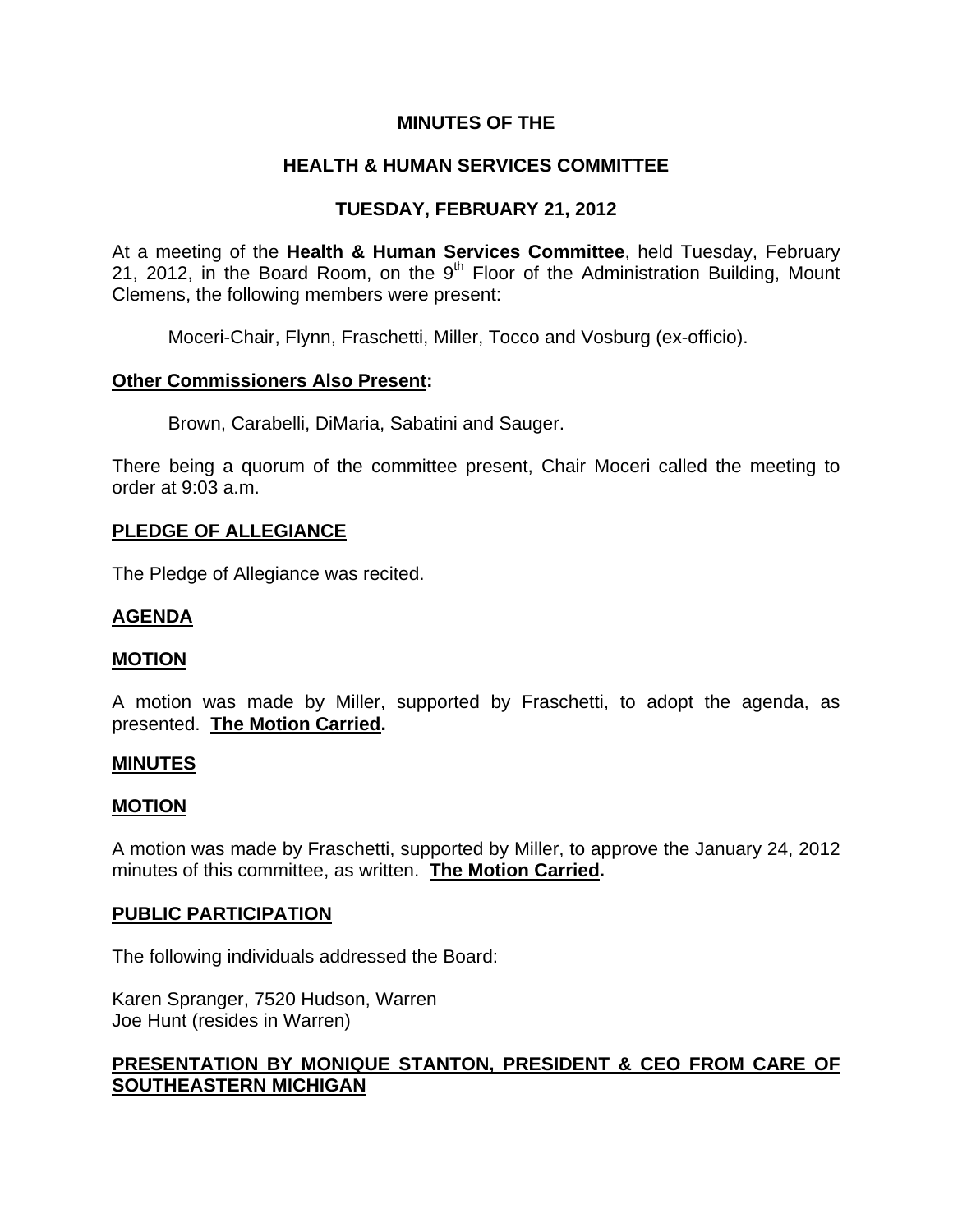A copy of the PowerPoint presentation and a folder containing numerous pieces of information from Community Assessment Referral & Education (CARE) of Southeastern Michigan was distributed.

Monique Stanton gave a PowerPoint slide presentation. Key topics discussed consisted of the following:

**Mission** 

**Overview** 

- Substance abuse trends in Macomb County
- Overview of services

Youth Trends (under age 18)

 Alcohol use Marijuana use Rx drug use (w/o a prescription) Illicit drug use

- 680 assessed through Student Assistance
- 27% for mental health/emotional concern
- 20% for marijuana use

#### Adult Trends

- 2,172 assessed
- 64.5% opiates/heroin/methadone abuse
- 22.84% alcohol abuse
- 6.63% crack/cocaine

Opiate and Heroin Use in Macomb County

- $\bullet$  1<sup>st</sup> in state for "other opiate" use
- $\bullet$  3<sup>rd</sup> in state for heroin use
- 64.5% of adults identified as primary problem
- 77.84% of individuals under the age of 26 identified as primary problem

Fetal Alcohol Spectrum Disorder

- 1,890-1,900 children age 19 and younger live in Macomb County with an FASD
- Based upon 5-20 per 10,000 live births
- 175 screened; 85 screened positive
- 92 participated in case management

Clinical Services

- Access Center
- Student Assistance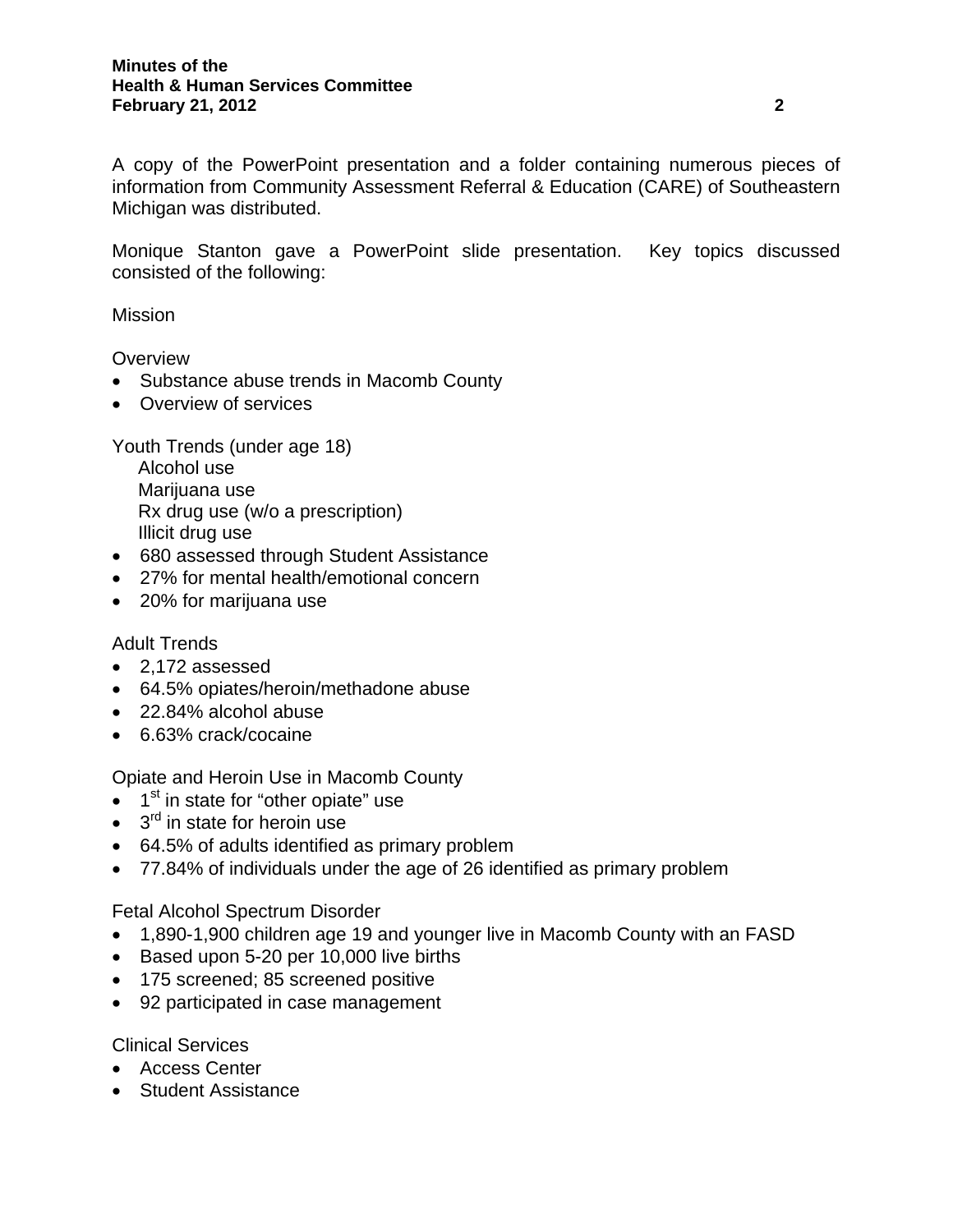- Substance Abuse Assessments and Evaluations
- Case Management
- Peer Support

3,300 people served

Prevention & Community Programs

- Parenting classes
- Paper People
- School based education
- Prevention coalitions
- Community participation
- Supervised parenting
- Prisoner Reentry
- Project FOCUS
- SMILE
- 15,270 people served

53,455 served through health fairs, newsletters and information & referrals

How does CARE of Southeastern Michigan do it?

- Dedicated board
- Dedicated staff of 50+
- \$2.3 million operating budget

The following commissioners spoke: Brown, Flynn and Moceri.

# **MOTION**

A motion was made by Miller, supported by Fraschetti, to receive and file the presentation by Monique Stanton, President & CEO from CARE of Southeastern Michigan. **The Motion Carried.** 

# **VETERANS**

# **a) Place a Proposition on the August 7, 2012 Ballot to Renew the Levy of .04 Mills to Support Veterans' Services in Macomb County**

# **MOTION**

A motion was made by Flynn, supported by Miller, to place a proposition on the August 7, 2012 ballot to renew the levy of .04 mills to support Veterans' Services in Macomb County. **Forward to the Finance Committee. The Motion Carried.**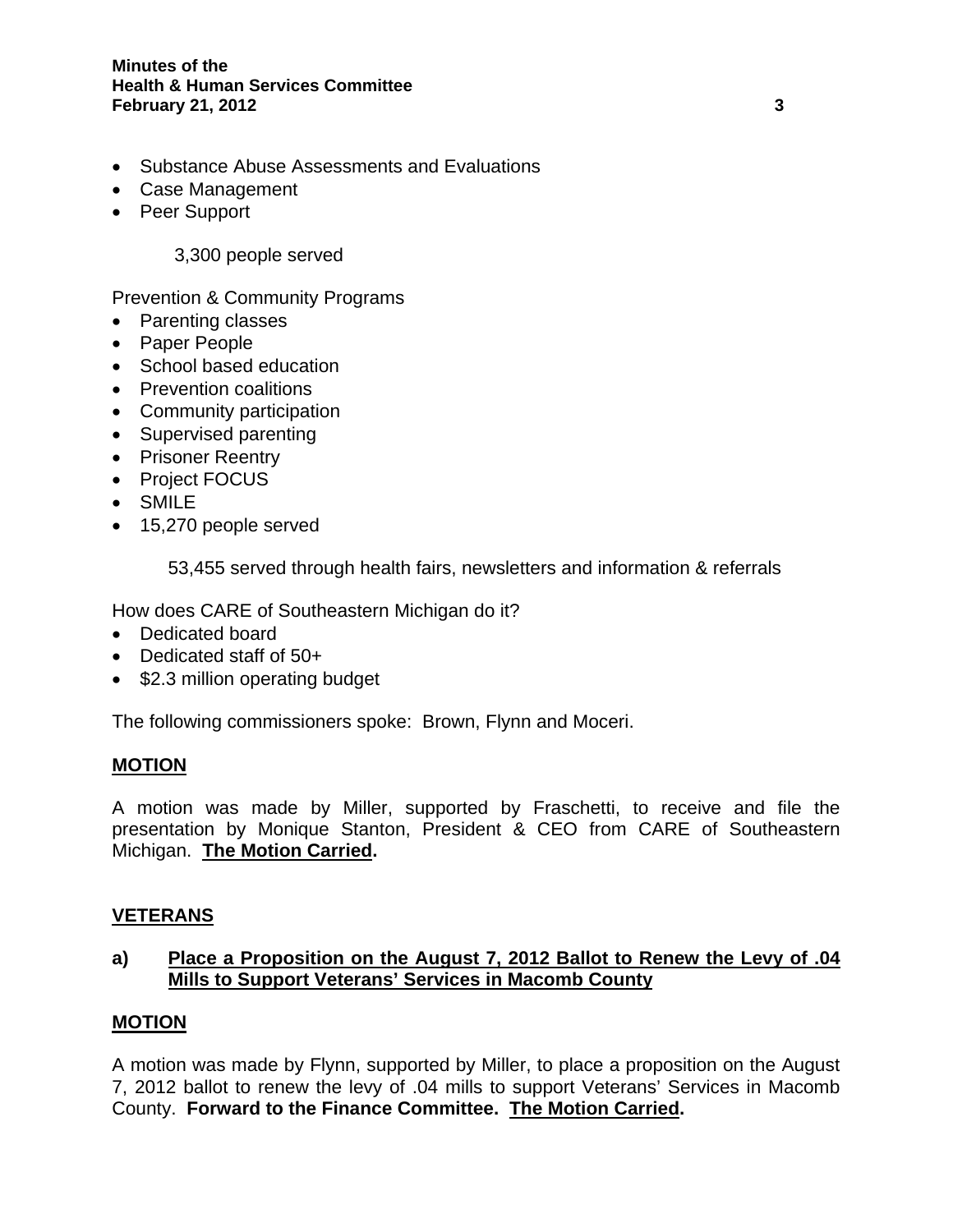After the vote, Kermit Harris addressed the committee. During discussion, Frank Krycia answered questions.

The following commissioners spoke: Moceri, Brown, Fraschetti, Miller and Flynn.

# **b) Veterans' Services Department Monthly Report**

Kermit Harris overviewed his monthly report. Additionally, he has requested to hire two additional staff due to the department's increased workload. Lastly, he will be sending commissioners a letter in regards to his request for a security upgrade in his department's front office and will include the response he received from the Office of County Executive.

# **MOTION**

A motion was made by Fraschetti, supported by Flynn, to receive and file the monthly status report for January 2012 as submitted by Kermit Harris, Director of Veterans' Services Department. **The Motion Carried.** 

After the vote, the following commissioners spoke: Flynn and Tocco.

Fred Warner who is a Veterans' Service Commission member addressed the committee.

The following commissioners spoke: Moceri and Tocco.

# **c) Update by Veterans' Services Department on Their Review of the Network of Care for Veterans and Service Members**

Fred Warner said he reviewed the demo and noted there is some redundancy, but there are links and sub links that will help veterans. Kermit Harris said that he intends to speak with the IT Department to see what they recommend.

# **d) Correspondence Regarding Clerk/Register of Deeds Offer to Issue Veteran Photo ID Cards**

Carmella Sabaugh recalled commissioners were sent a letter offering to hold an outreach in their area. She noted 615 photo ID cards have been issued since last November and the program has been well-received.

# **MOTION**

A motion was made by Fraschetti, supported by Miller, to receive and file correspondence from Carmella Sabaugh dated February 14, 2012 regarding Macomb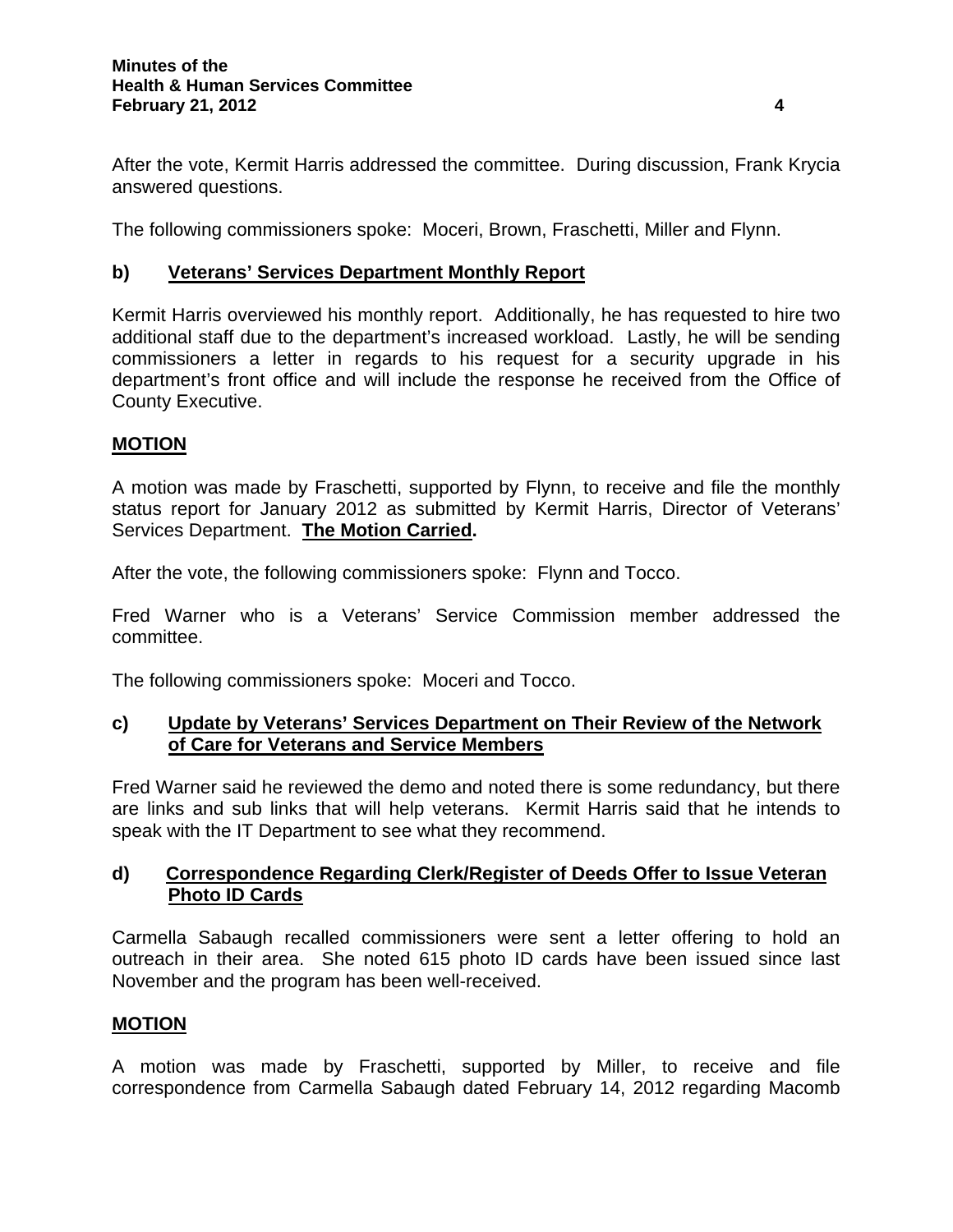County Clerk/Register of Deeds offer to issue veteran photo ID cards. **The Motion Carried.** 

After the vote, Kermit Harris applauded Carmella Sabaugh's efforts and said his department is receiving positive feedback.

# **e) Correspondence from MAC Seeking Veterans for Task Force on Veterans' Affairs**

Chair Moceri suggested if commissioners know of other commissioners who are veterans to make them aware of this opportunity.

# **MOTION**

A motion was made by Flynn, supported by Fraschetti, to receive and file correspondence from MAC seeking Veterans for Task Force on Veterans' Affairs. **The Motion Carried.** 

# **COMMUNITY/HUMAN SERVICES**

# **a) Receive and File Macomb Daily Article on 'From Farm to Fork Conference'**

Chair Moceri spoke about the great success of this first conference and that the organizers are receiving a lot of positive feedback.

# **MOTION**

A motion was made by Fraschetti, supported by Miller, to receive and file the Macomb Daily article on "From Farm to Fork Conference." **The Motion Carried.** 

# **b) Adopt Proclamation Honoring Kathe Hale and the Macomb Food Systems Collaborative for the From Farm to Fork Conference**

# **COMMITTEE RECOMMENDATION – MOTION**

A MOTION WAS MADE BY TOCCO, SUPPORTED BY MILLER, TO RECOMMEND THAT THE BOARD OF COMMISSIONERS ADOPT A PROCLAMATION COMMENDING THE MACOMB FOOD SYSTEMS COLLABORATIVE **(OFFERED BY MOCERI)**. FURTHER, A COPY OF THIS BOARD OF COMMISSIONERS' ACTION IS DIRECTED TO BE DELIVERED FORTHWITH TO THE OFFICE OF THE COUNTY EXECUTIVE. **THE MOTION CARRIED.** 

# **c) Discussion and Update on Commissioners Food Initiative**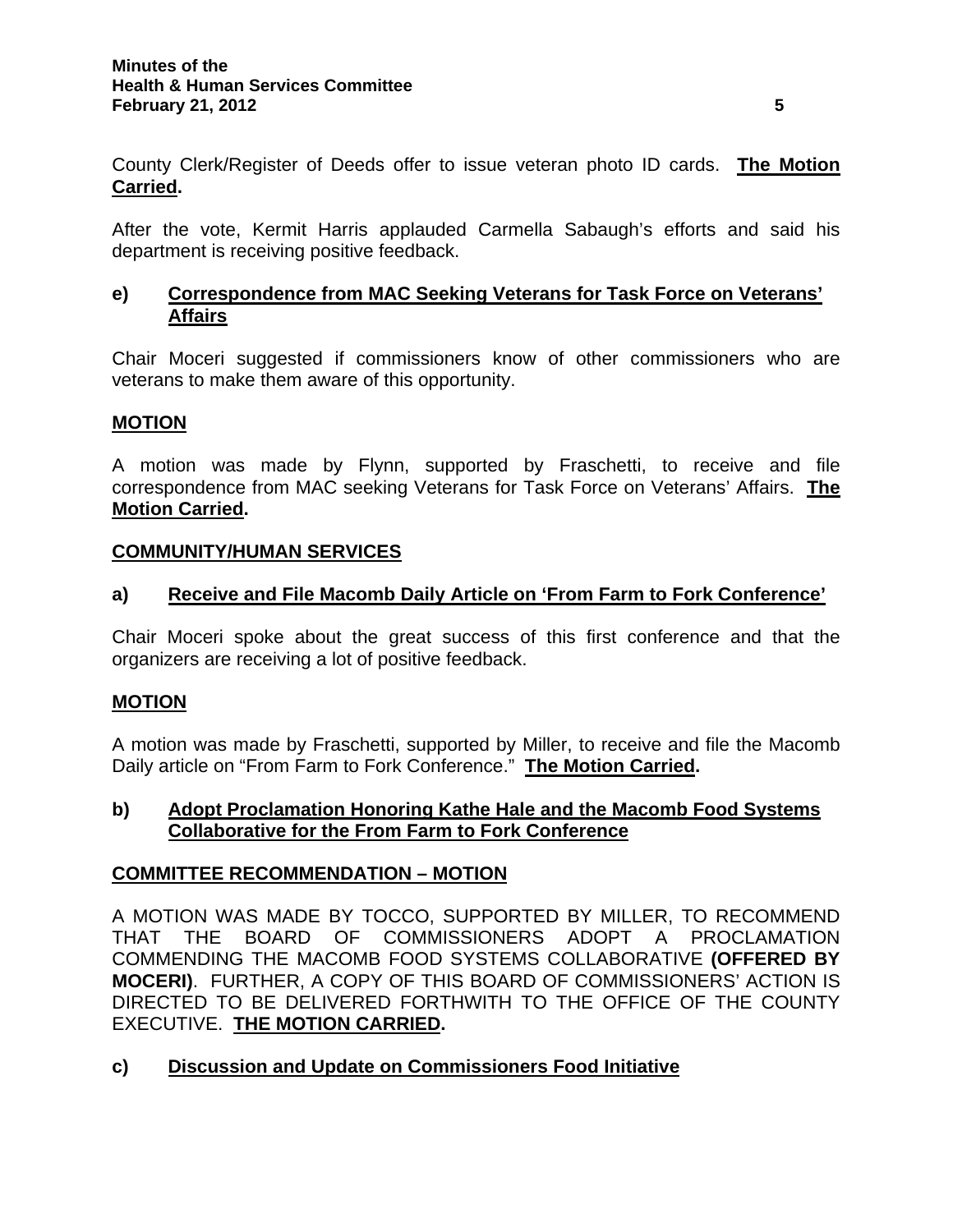Chair Moceri said that she is working to get a survey out to commissioners to see what they are already doing that promotes local and healthy foods in the community and then to see what they are interested in promoting in order to frame up resources and tools for them to use in their districts when they are out in the community.

# **AREA AGENCY ON AGING**

- **a) Receive and File Area Agency on Aging 1-B February News**
- **b) Area Agencies on Aging Association of Michigan Advocacy Alert dated February 8, 2012**
	- **Hearing on Elder Abuse Bills Scheduled February 21**
- **c) Receive and File Article on Governor's Commitment to Older Adults Apparent in Executive Budget**

Commissioner Fraschetti moved items (a) through (c) in their entirety.

#### **MOTION**

A motion was made by Fraschetti, supported by Flynn, to receive and file the following: (a) Area Agency on Aging 1-B February News for Senior Constituents, (b) Area Agencies on Aging Association of Michigan Advocacy Alert dated February 8, 2012, and (c) Article on Governor's Commitment to Older Adults Apparent in Executive Budget. **The Motion Carried.** 

# **HEALTH**

# **a) Correspondence with the Executive's Office Related to the Medical Examiner's Annual Report**

A copy of an e-mail correspondence dated February 16, 2012 was distributed.

A copy of an article entitled, *The Engaged Scholar* was distributed. The article pertained to standards of practice for medical examiners developed by MSU-Sparrow Center of Excellence for Forensic Science and Medicine.

Chair Moceri recalled at January's committee meeting, commissioners had questions about the Medical Examiner's Annual Report, but no representative was present. She then spoke about requests that have been submitted to the Office of County Executive, but both requests have been denied. She asked what the pleasure of this committee was for moving forward on this issue.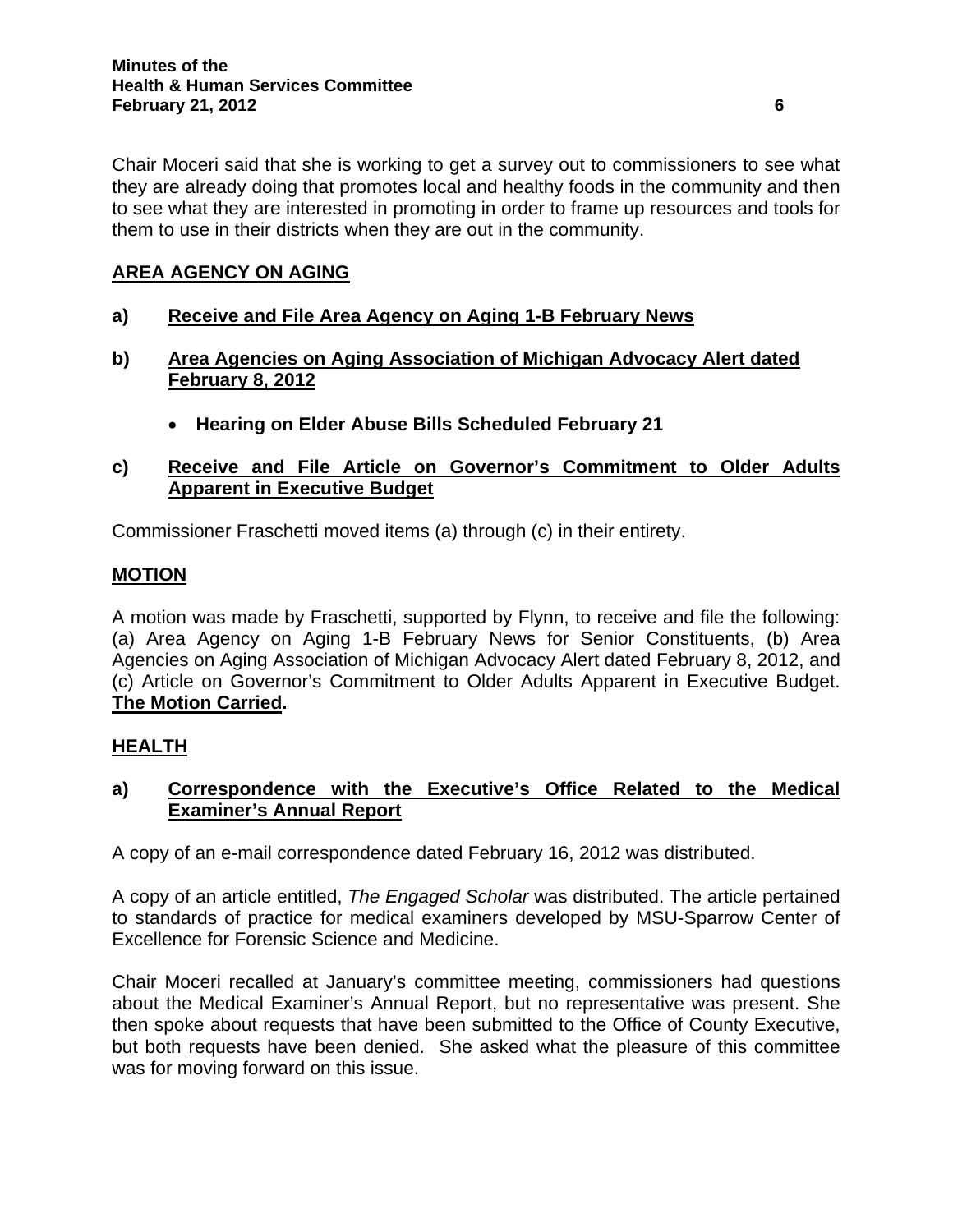The following commissioner spoke: Fraschetti.

#### **MOTION**

A motion was made by Miller, supported by Tocco, to **forward** the correspondence relating to the Medical Examiner's Annual Report to the Finance Committee.

The following commissioners spoke: Miller, Flynn and Moceri.

Commissioner Flynn requested that the most recent Medical Examiner's contract and related budget that was passed be supplied for the Finance Committee meeting.

Chair Moceri called for a vote on the motion and **The Motion Carried.** 

### **b) Discussion on National County Government Month, "Healthy Counties, Healthy Families"**

- **National County Government Month April 2012**
- **County Health Rankings**
- **Network of Care for Healthy Communities**

Chair Moceri felt it was appropriate for this committee to look at and discuss possible ways to promote health in Macomb County. She indicated that suggestions, background information, County Health Rankings, and Network of Care for Healthy Communities were included in committee packets.

The following commissioner spoke: Fraschetti.

Chair Moceri asked commissioners to review the information and provide feedback to her and the Board Chair. She suggested promoting the County Health Rankings on the Board's homepage.

# **MOTION**

A motion was made by Fraschetti, supported by Miller, to receive and file discussion on National County Government Month, "Healthy Counties, Healthy Families." **The Motion Carried.** 

#### **PUBLIC PARTICIPATION**

The following individuals addressed the Board:

Joseph Hunt, 8306 Stanley, Warren Karen Spranger, 7520 Hudson Avenue